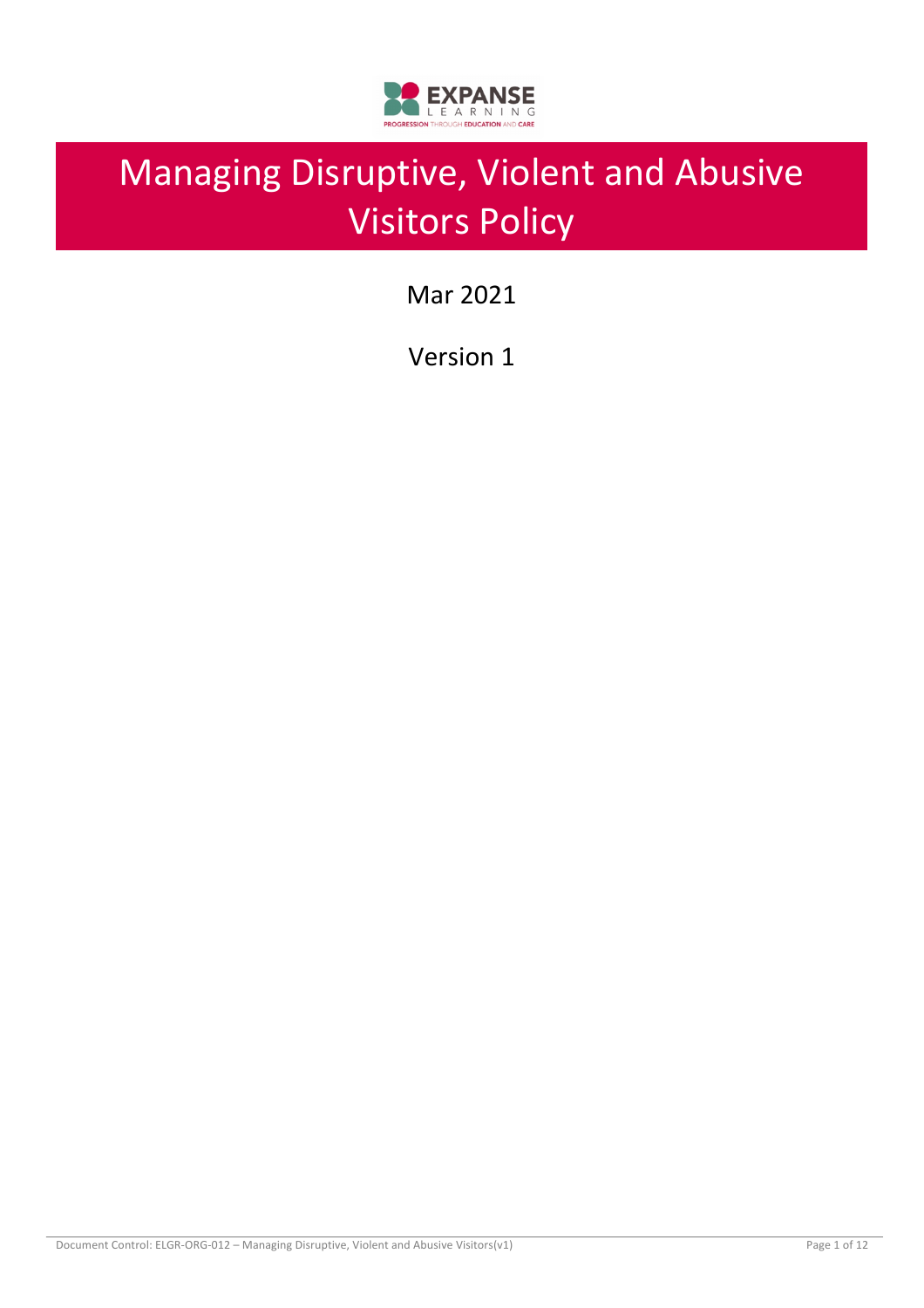#### **1. Scope**

This policy applies to all staff at Expanse Learning Wigan School (Hereafter the School)

#### **2. Introduction**

Expanse Learning encourages close links with parents and the community. Our school must be a place where children and parents feel safe and free from harm or abuse. Relationships between staff and visitors, especially parents/carers, demonstrate mutual respect and recognition of shared responsibility for students' welfare and educational progress.

The vast majority of parents, carers and others visiting our school are supportive and exhibit good conduct to young people. However, on very rare occasions, visitors may show aggression, verbal and or physical abuse towards members of school staff or the wider community, including parents. We expect parents and other visitors to behave in a reasonable manner towards members of school staff and members of the wider community.

This policy is intended to provide a frame of reference for the Head Teacher and staff on how to reduce the risk of violence in schools.

The guidelines will cover how to:

- o protect staff from all forms of violence whenever possible
- o identify potential risks of violence
- o formulate an action plan and statement of intent
- o record incidents
- o develop preventative strategies
- o support staff who are victims of violence

#### **3. Defining Violence**

The definition of violence is:

## *"any incident in which an employee is abused, threatened or assaulted by a student, parent or member of the public in circumstances arising out of the course of his or her employment."*

Violence, aggressive or threatening behaviour and abuse against school staff or other members of the school community will not be tolerated.

This policy outlines the steps that will be taken where behaviour is unacceptable.

The value and beliefs of the school which form the basis of this policy are:

- o All violence is unacceptable, whatever form it takes and whatever reasons are cited for it.
- o We recognise the risks to staff from violence at work and the obligations of the organisation to minimise the risks.
- $\circ$  Dealing with, or being subject to, violent behaviour is not considered to be a failure on the part of the employee.
- $\circ$  Violence is not considered to be an acceptable part of any job, nor is it part of the duties of an employee to accept violent behaviour.
- o We recognise the potentially damaging effects of violence on individuals, work performance and the organisation as a whole, and are committed to combating it.

Serious or unacceptable types of behaviour directed towards school staff or members of the wider community include:

- o shouting, either in person or over the telephone
- o physical intimidation e.g., standing very close to her/him
- o the use of aggressive hand gestures
- o threatening behaviour
- o shaking or holding a fist towards another person
- o shouting or using abusive or foul language
- o pushing or hitting, e.g., slapping, punching and kicking
- o spitting
- o breaching the school's security procedures

#### *This is not an exhaustive list but seeks to provide illustrations of such behaviour*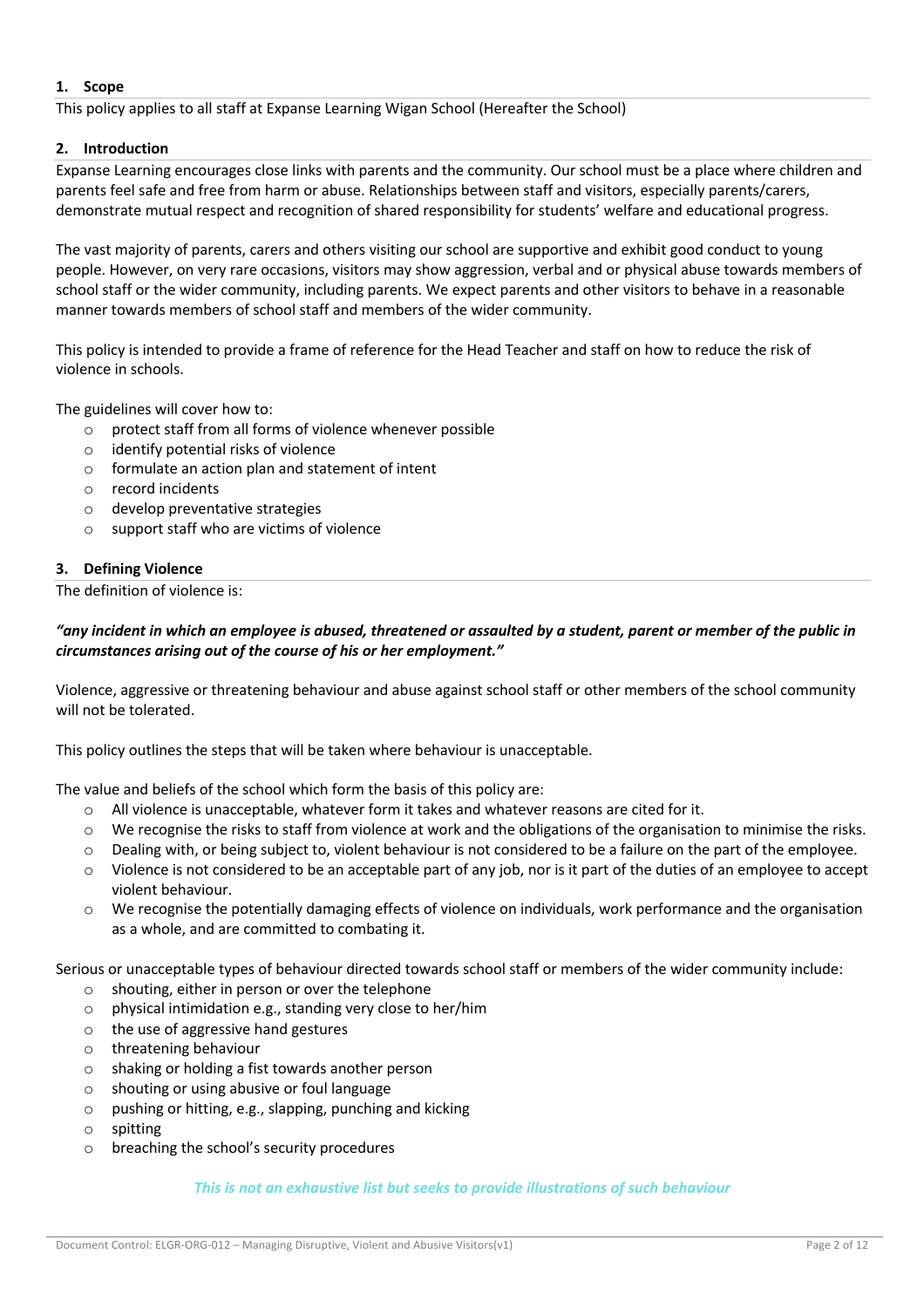# **4. Unacceptable behaviour may result in the police and the relevant Local Authority being informed of the incident.**

## *Procedure to be followed*

If a parent/carer behaves in an unacceptable way towards a member of the school community, the head teacher or appropriate senior staff will seek to resolve the situation through discussion and mediation. If necessary, the school's complaints procedures should be followed.

Where all procedures have been exhausted, and aggression or intimidation continue, or where there is an extreme act of violence, a parent or carer may be banned by the head teacher from the school premises for a period of time, subject to review.

In imposing a ban, the following steps will be taken:

- $\circ$  The parent/carer will be informed, in writing, that she/he is banned from the premises, subject to review, and what will happen if the ban is breached, e.g., that police involvement or an injunction application may follow
- $\circ$  Where an assault has led to a ban, a statement indicating that the matter has been reported to the local authority and the police will be included
- o The Director of Schools and the chair of the Governing body will be informed of the ban
- o Where appropriate, arrangements for students being delivered to, and collected from the school gate will be clarified.

In implementing this policy, the school will, as appropriate, seek advice from Corporate Services to ensure fairness and consistency. It is helpful to try and categorise types of assault as follows:

- Assaults by students
- Assaults from a distance i.e., hit by missile
- Assaults by students' families
- Assaults from intruders on site.

It is useful to categorise the incidents into:

- o verbal threats
- o physical attack
- o verbal abuse
- o threatening behaviour
- o rude gestures
- o Sexual or racial harassment.

Analysis of this information can help focus attention on areas where potential for violence is greatest.

## **5. Risk Assessments**

Carrying out a risk assessment will allow the school to review the level of risk in all activities. This will help provide a clear understanding of where the weaknesses lie in the current arrangements for dealing with violence.

Risk assessments:

- o may only be carried out by persons who have an appropriate level of competence through training and
- $\circ$  Must be conducted by a person who is familiar with the work situation and where there is a risk of violence.
- $\circ$  Are better carried out by two to three people rather than one individual. More guidance on risk assessment is given in Appendix 2. Having evaluated the risk, it will then be necessary to decide whether precautions are already adequate or whether further action is required.

## **6. Reporting and Recording Incidents**

Good in-house reporting and recording systems are essential for identifying places and work activities where violence can occur. The School will:

- o ensure that appropriate systems are in place and that staff are positively encouraged to use them to report all incidents.
- o will log all incidents of violence onto DatabridgeMIS. Any incident which occurs should be recorded accurately and as soon after the event as possible. This information can be vital if legal proceedings are instigated at a later date.

There is a clear legal requirement to report all violent incidents that result in injury to employees to the Health and Safety Executive (HSE). The use of Form SR3/5 "Accident and Violent Incident Report", Appendix 4, will ensure that the Education Department is made aware of such incidents and is able to meet the requirement of the "Reporting of Injuries, Diseases and Dangerous Occurrences Regulations" (R.I.D.D.O.R.) 1995 to report acts of physical violence connected with work, which results in a member of staff suffering an over three-day injury, directly to the HSE. All incidents meeting with the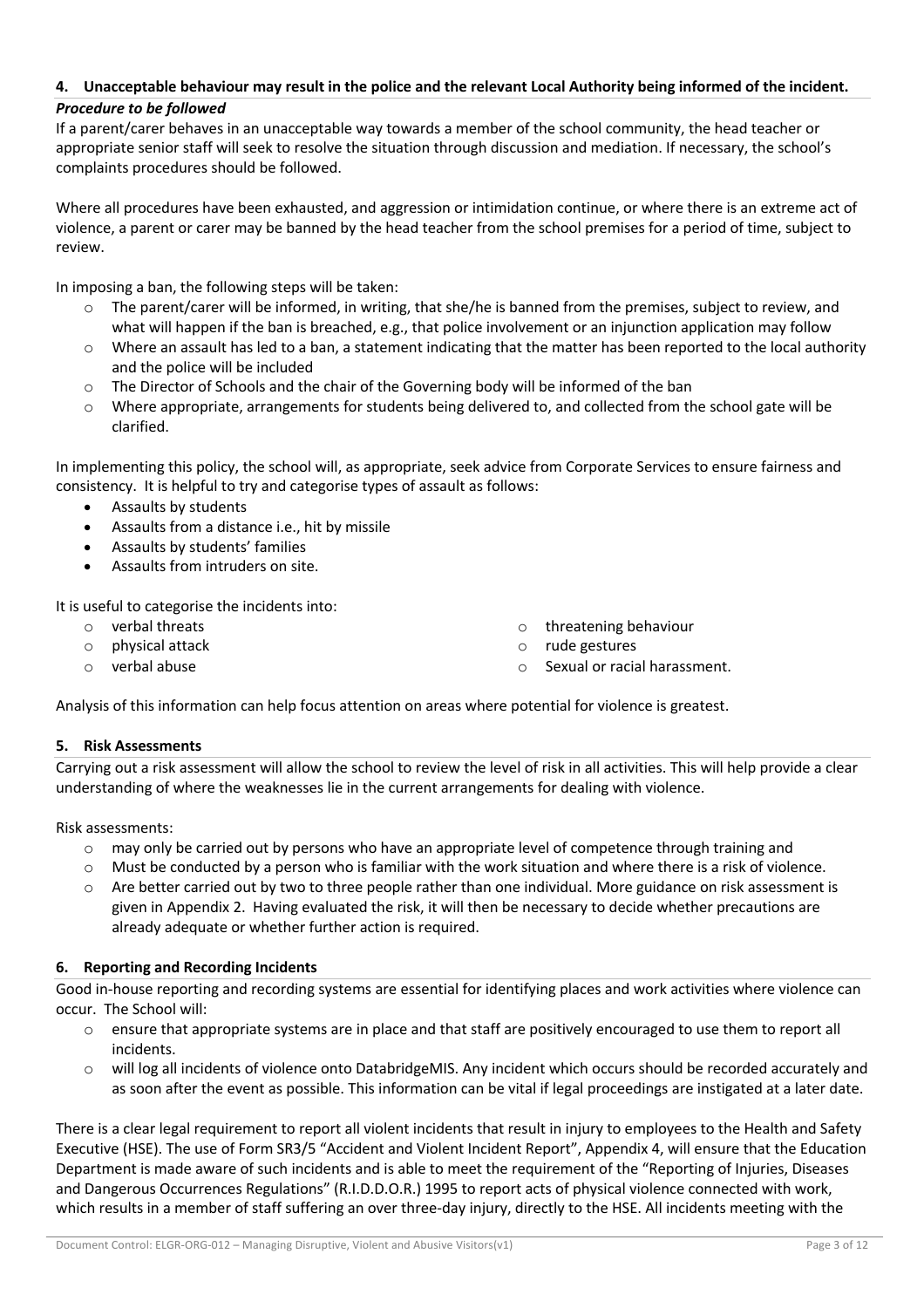definition of violence (Section 3) should be recorded in a log kept by the school and those that result in injury reported on Form SR3/5.

Members of staff will be assured that it is not a sign of personal or professional failure to be attacked or threatened and reminded that under- reporting can expose them and other staff to serious risks.

## **7. Control Measures**

## *Physical Aspects*

Measures for dealing with violence at school can only be affective when based upon a proper analysis of problems. The general design and physical environment of buildings can sometimes be improved to reduce the likelihood of violence.

The school will include physical control measures within the Risk Assessment such as:

- o easily identifiable and accessible reception areas
- o use of ID cards
- o limited number of entrances
- o adequate lighting.

#### *Work Practices*

Work practices and patterns will be considered in relation to risk assessment. Sometimes, specific activities can be altered so that they are carried out in ways which lessen the risks. Examples of this would be home visiting or visiting students on work experience placement. Staff involved in visits in the community may need to travel to known trouble areas, sometimes as an evening visit. The Head Teacher should consider whether a home visit is essential and explore other alternatives. If the visit is essential, then suggested precautions may include:

- o leaving an itinerary of the employee's movements with a responsible person
- o periodic reporting to school or to a responsible person
- o avoiding evening visits wherever possible
- o checking student records beforehand to see if the student or carers are known to be violent
- o carrying a personal alarm
- o not visiting alone.

The Head Teacher need to be aware that staff fears of violence can create a situation where their own uncertainty may make violence more likely and can result in unacceptable levels of stress.

#### *Dealing with Aggression*

Clear procedures are required when dealing with aggressive visitors. It is important to ensure that all staff are competent and have received appropriate guidance and training to enable them to deal with the violence that they are likely to encounter. This may be as simple as ensuring that all staff know what to do on encountering an intruder in school. It may also include clear procedures for dealing with a student or parents who is known to be violent or is being aggressive.

Developing skills and techniques in how to defuse and de-escalate confrontation may be beneficial. Examples are:

- o avoiding confrontation in front of an audience. The fewer people that are involved in an incident, the easier for the aggressor to back down without losing face
- $\circ$  asking another, preferably senior member of staff to help talk things through with the aggressor
- $\circ$  staying calm, speaking slowly so as not to be drawn into a heated argument
- o avoid aggressive body language such as hands on hips, wagging fingers, looking down on the aggressor
- $\circ$  if in any doubt as to one's physical well-being, consideration should be given to summoning assistance appropriate to the circumstance. This may include contacting the Police.

Section 547 of the Education Act 1996 makes it a criminal offence for a person who is on school premises without legal permission to cause or permit a nuisance or disturbance. Trespassing itself does not constitute a criminal offence.

To have committed a criminal offence, an abusive individual must have been barred from the premises or have exceeded their 'implied licence', then also have caused a nuisance or disturbance.

If a school has reasonable grounds to suspect that someone has committed an offence, then they can be removed from the school by a police officer, the Senior Leadership Team or an authorised person. The authorised person within the school is the Head Teacher, or in his/her absence the Head Teacher's agreed representative. This is with proviso that in any case of trespass and nuisance which involves violence or threats of violence Police assistance should be sought.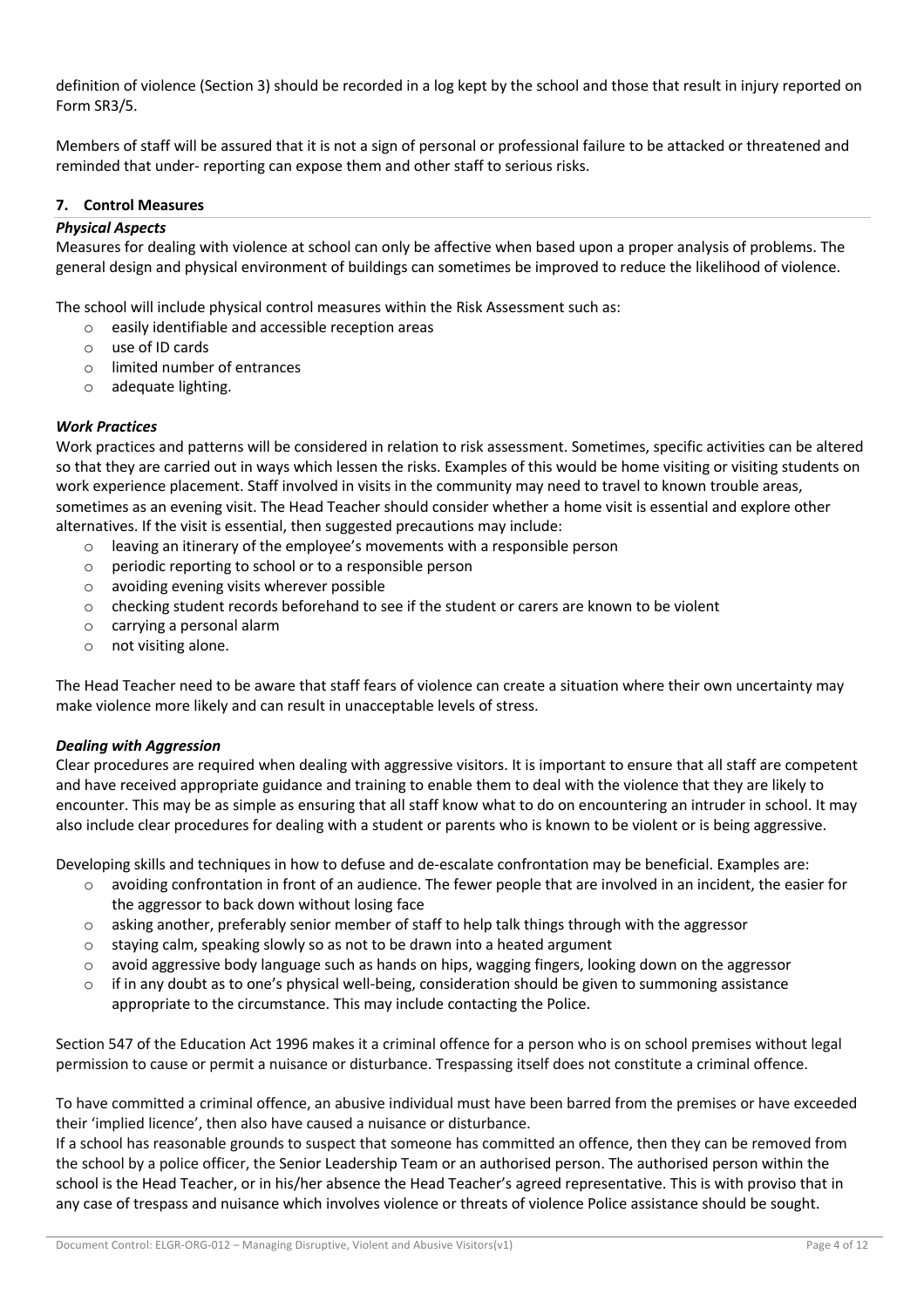Authorised staff are not advised to use physical force to remove a trespasser, other than in extreme circumstance. When faced with such a possibility the law does not allow individuals to use more force than is reasonably necessary in the circumstances.

## *Persistent Trespass: The Case for Injunction*

In cases of persistent trespass, the school will consider the possibility of seeking an injunction against the person or people involved. The school will take a rounded view of any situation to ensure the interests and safety of staff and students are taken into account. In the right circumstances the School will be prepared to seek an injunction, provided the evidence is there to satisfy the court.

## *Implementing the Policy*

Developing and agreeing a policy is a vital step towards a coherent organisational response to violence at work, but it is only one step. The policy needs to be implemented and procedures introduced to ensure that the policy is complied with.

The School will consider introducing standard procedures for some activities, areas and types of incidents. These procedures will help to ensure that staff faced with a potentially violent situation will react in an informed and consistent way. Examples of the types of incidents which may benefit from a procedure are:

- o working away from the main place of work
- o security procedures when working late
- o reception duties
- o interviewing parents
- o securing the premises and dealing with burglar alarm call out
- o travelling in the line of duty
- $\circ$  reception of people into the organisation and systems for identifying them while they are working
- o dealing with intruders on site
- o dealing with a parent/carer who is known to be violent or aggressive.

## *Staff Briefing*

The School will:

- o communicate the relevant policies and procedures to staff.
- o Ensure staff not only are aware of the policies, but that they have read and understood them.
- o Policies will be readily available to parents/guardians and visitors to the school.

## *Staff Training*

The Schools will

- o Organise general and specific training in dealing with violence in order to ensure that staff are aware of the policy and internal procedures.
- The Head Teacher and Senior Leadership Team who have a responsibility for ensuring that violence is managed in the School will be support by CST and the Executive Leadership Team.
- o Provide specific training in risk assessment (Corporate Services).

The Head Teacher will assess the training needs of all their staff, including support staff.

## *Staff Co-ordinator*

The Head Teacher will

- o ensure that the management of violence is co-ordinated at the School.
- $\circ$  have responsibility for monitoring the incidence of violence, co- ordinating risk assessment and keeping policies and procedures up to date
- o ensure that any policies or procedures are incorporated and considered in relation to other management issues.

## *Review*

Once the systems are in place, it is important to continue to monitor the effectiveness of control measures. Strategies that are not working or which have unforeseen consequences can then be identified and modified or replaced.

Periodical safety audits will also ensure that the procedures are in place and that staff are aware and have ownership of the procedures that should be followed.

#### **8. Follow-up Actions**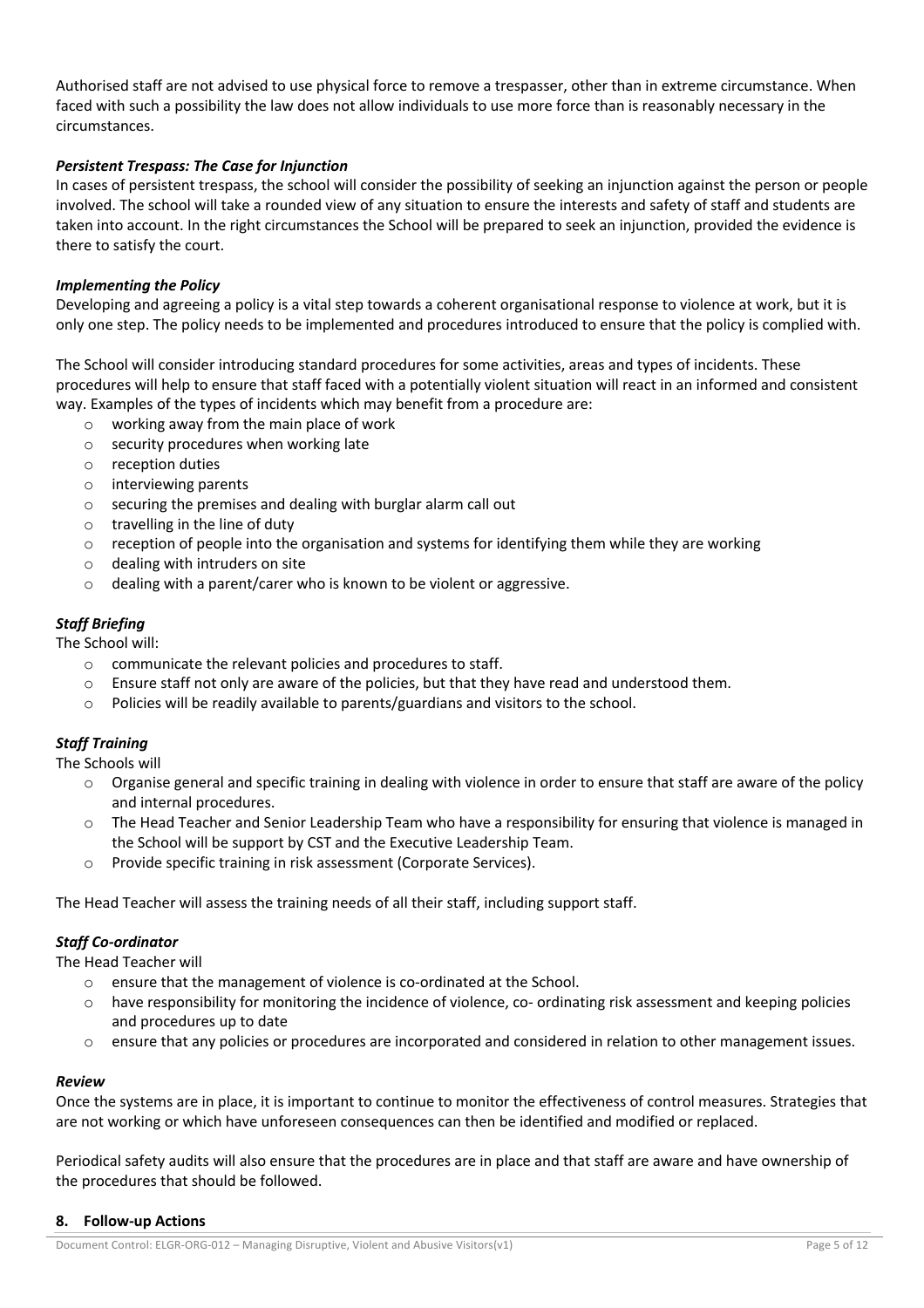## *Investigation*

It is important to ensure that violent incidents are investigated immediately, and appropriate action taken to reduce the risk of recurrence and to support the member of staff involved.

## *De-brief*

It is important to ensure that the member(s) of staff and, if relevant, students involved are offered the opportunity to a de-briefing by the Head Teacher as soon as possible after the event. Where appropriate, follow-up counselling may need to be considered.

## *Medical Check-up*

Where appropriate a medical examination, advice and support should be offered/sought.

## *Notification of the Police*

Both the Head Teacher and the victim will need to consider whether the Police need to be involved. This should be standard practice in the event of violent attack or serious threatening behaviour, unless the employee objects.

## *Standard Warning Letter*

The Head Teacher will consider whether it would be appropriate to write to the person in order to warn of further action should their behaviour continue. A model letter as Appendix 1. If the behaviour continues after a letter being sent from school, advice and support should be sought from the Director of Schools/Corporate Services Team. The School will then consider whether it is appropriate to send a more formal letter advising that the matter may be referred to a Solicitor.

## *Recording the Incident*

All incidents of violence will be recorded within DatebridgeMIS. Where an injury has occurred, an SR3/5 form should be filled out and returned to the Health and Safety Section, Education Department, sample attached as Appendix 4.

## *Follow up Support for Staff*

The extent and type of support available for victims should be dependent on the situation and the individual's needs. Support might include:

- o time away from work
- o counselling
- o compensation (e.g., criminal compensation)
- o legal advice and help in taking proceedings
- o ex-gratia payment for loss/damage to property

The type of support needed should be investigated by the Head Teacher at the earliest opportunity. This should occur automatically and should not be dependent on the victim having to request it. Advice and support throughout this process is available from Human Resources.

## **9. Monitoring arrangements**

This policy will be reviewed every 12 months but can be revised as needed.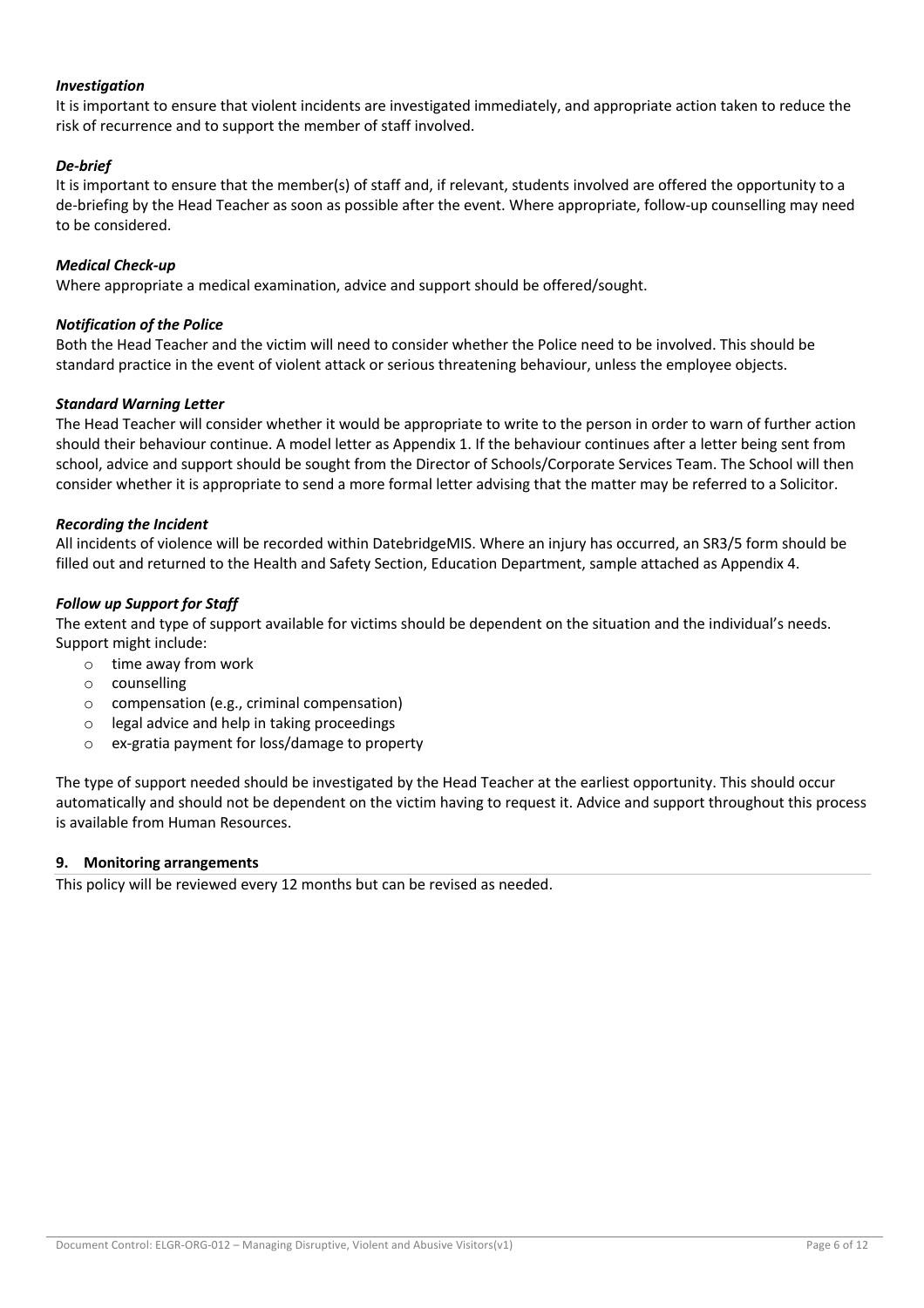| <b>Impact of non-compliance</b>            |                                                              |                                       |  |  |
|--------------------------------------------|--------------------------------------------------------------|---------------------------------------|--|--|
| Staff:                                     | Disciplinary action                                          |                                       |  |  |
| Student:                                   | Suspension, Temporary Exclusion, Permanent Exclusion         |                                       |  |  |
| Legislation/organisational:                | Reputational damage, statutory and non-regulated compliance. |                                       |  |  |
| Compliance lead:                           | Headteacher/Director of Schools                              |                                       |  |  |
| <b>Policy Reference:</b>                   | ELWS-ORG-012                                                 |                                       |  |  |
| Version:                                   | 1                                                            |                                       |  |  |
| <b>Agreed policy location:</b>             | DatabridgeMIS and Company Webpage                            |                                       |  |  |
| Does the policy require Governor approval? | No                                                           |                                       |  |  |
| <b>Approval</b>                            |                                                              |                                       |  |  |
| <b>Prepared by</b>                         | Approved by                                                  | <b>Counter Signatory</b>              |  |  |
| Scott Roberts (Assoc. CIPD)                | <b>Tony Brown</b>                                            | <b>Richard King</b>                   |  |  |
| 01/03/2021                                 | 01/03/2021<br>01/03/2021                                     |                                       |  |  |
|                                            |                                                              |                                       |  |  |
| Head of Corporate Services                 | CEO                                                          | Director of Schools, Pre 16 Education |  |  |

**Version Control**

| -------- <i>-</i> ----- |            |                 |                    |  |  |
|-------------------------|------------|-----------------|--------------------|--|--|
| Version                 | Date       | <b>Revision</b> | <b>Review Date</b> |  |  |
|                         | 01/03/2021 | First Issue     | 01/03/2022         |  |  |
|                         |            |                 |                    |  |  |
|                         |            |                 |                    |  |  |
| 4                       |            |                 |                    |  |  |
|                         |            |                 |                    |  |  |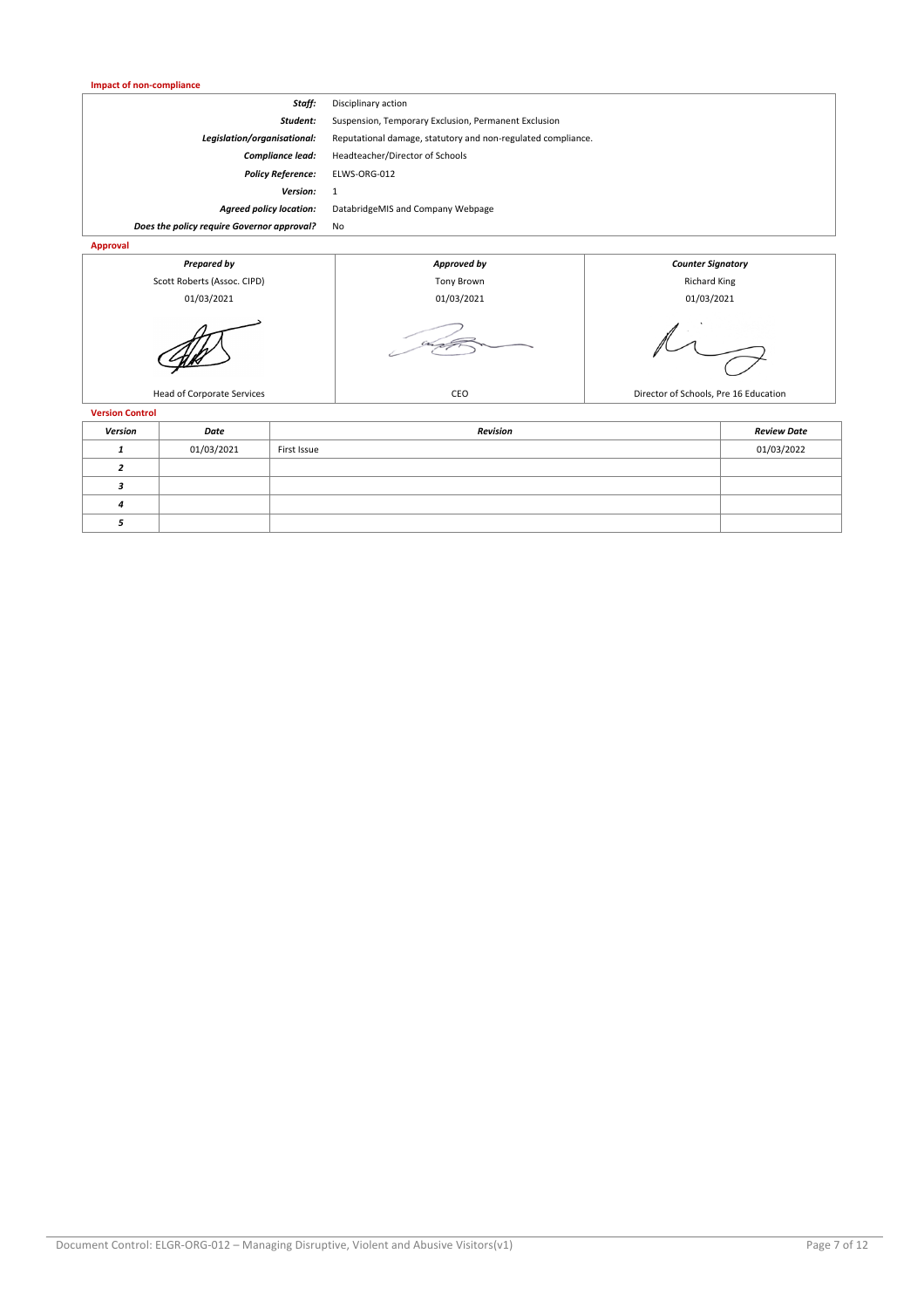Private and Confidential

Name Address Post Code

Date

Dear ............................

Violence to Staff: Warning

It has been brought to my attention that you have .............................................. against a member of my staff. It is my duty to warn you that this is entirely unacceptable behaviour within a school.

The Governing Body and I, as Head Teacher, will not tolerate violent or abusive behaviour to any members of staff in this school. I must remind you that the school site is private property, and that you have no legal right to enter the school without prior invitation/appointment.

If this behaviour continues, then I shall have no option but to take this matter further. Yours sincerely

Yours Sincerely

Head Teacher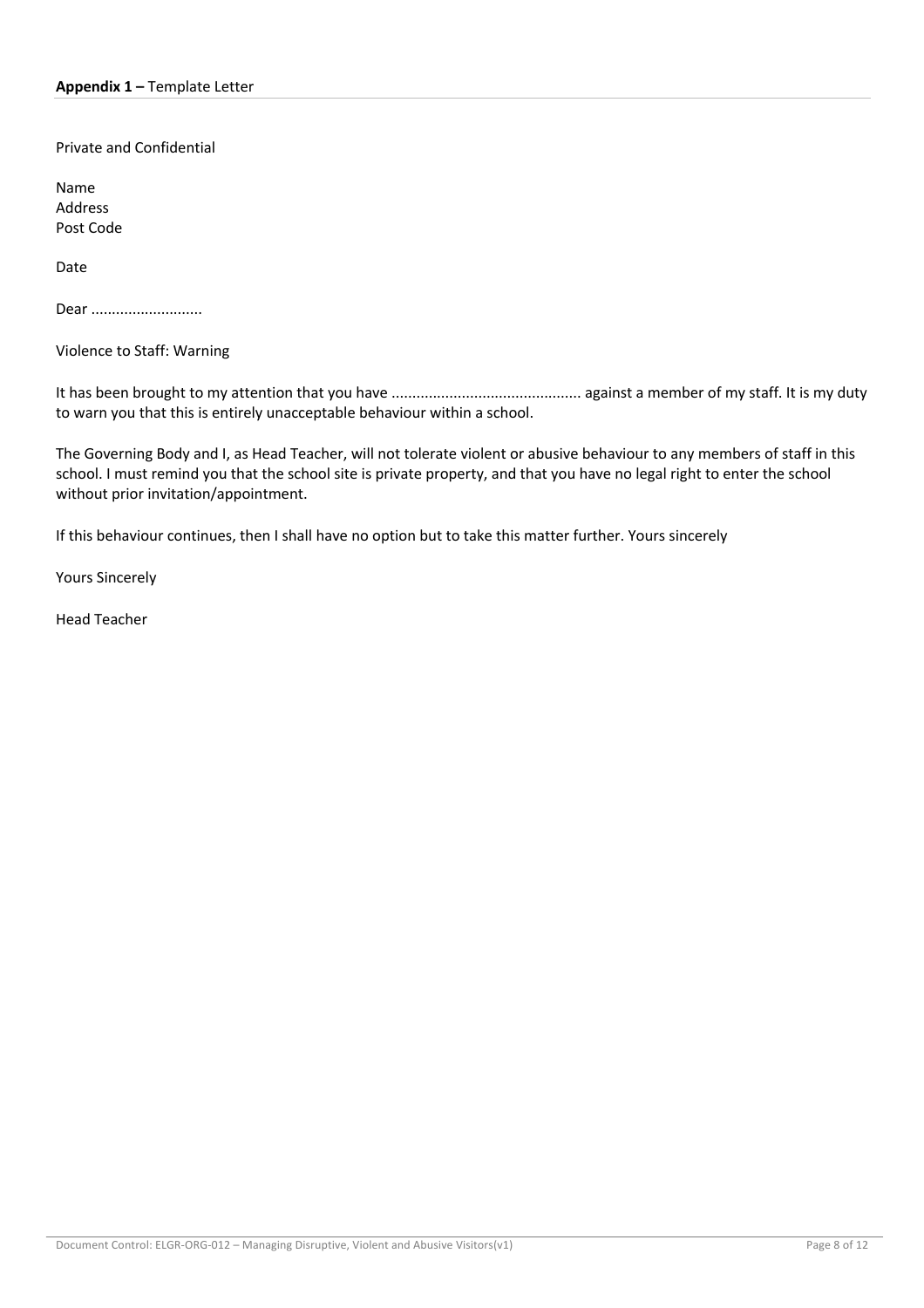#### **Introduction**

- $\circ$  The School will take a realistic view of security and violence and consider sensible measures which are proportionate to the problems identified.
- $\circ$  The School has a clear legal duty to assess the risks to staff and reduce the risk so far as is reasonably practicable. Security measures can help to reduce the risk of violence.
- o The School will carry out regular security audits.

These measures alone cannot guarantee personal safety of school staff, students and visitors. The aim of risk assessment is to ensure that physical control measures are effective, clear procedures are in place and staff are competent to carry out their activities safely. Risk assessment will therefore need to consider all hazardous activities, asses the level of risk in relation to all factors and ensure the introduction of control measures to reduce the risk to an acceptable level. This document is intended to outline the framework of risk assessment in relation to the management and control of violence in educational establishments.

#### **Principles**

- o Anyone carrying out a risk assessment must be competent to do so.
- o Training will be provided for training staff where necessary.
- $\circ$  Staff will be given adequate time and appropriate support to enable them to carry out risk assessments.
- o The process will be co-ordinated and monitored by the Head Teacher.
- $\circ$  Staff will be involved in the risk assessment process. Good consultation at all stages of the process will help to ensure that all risks are identified and that control measures are appropriate and realistic.
- o The significant findings of the risk assessments will be recorded as well as the proposed action or procedure to reduce or remove the risk.
- $\circ$  The School will retain copies of the completed risk assessment forms and ensure that all staff are made aware of the actions taken or the procedures to be introduced. The assessments will need to be reviewed if new information comes to light or if a serious incident occurs. In any case the assessments need to be reviewed annually to ensure that they are still relevant.

#### **Practice**

Risk assessments should be carried out in such a way that examines all aspects of the school activities, environment and location. Whilst generic risk assessments are only used as a guide more detailed assessments are often required if there are specific problems. The School will therefore need to consider the risk of violence and ensure that specific control measures are in place to remove or reduce the risk to an acceptable level. Activities to consider in more detail include:

- o home visits
- o parent/student interviews
- $\circ$  dealing with serious disruptive behaviour by students
- o working outside normal working hours
- o working in isolation, lone working
- o call-out following activation of fire or intruder alarms, outside of normal working hours
- o working at a remote site e.g. remote sports area;
- o dealing with intruders

The School has a policy for how and when to physically intervene with a student (Physical Intervention Policy & Behaviour policy). Where a student requires repeated physical management an appropriate 'Support Plan' will be agreed. Where a plan is agreed with reference to Physical Intervention, a risk assessment should also be carried out.

All of the activities listed above will need a detailed risk assessment before the activity takes place. The process for conducting such risk assessments is contained in the Health and Safety Executive guidance 'The Five Steps to Risk Assessment'.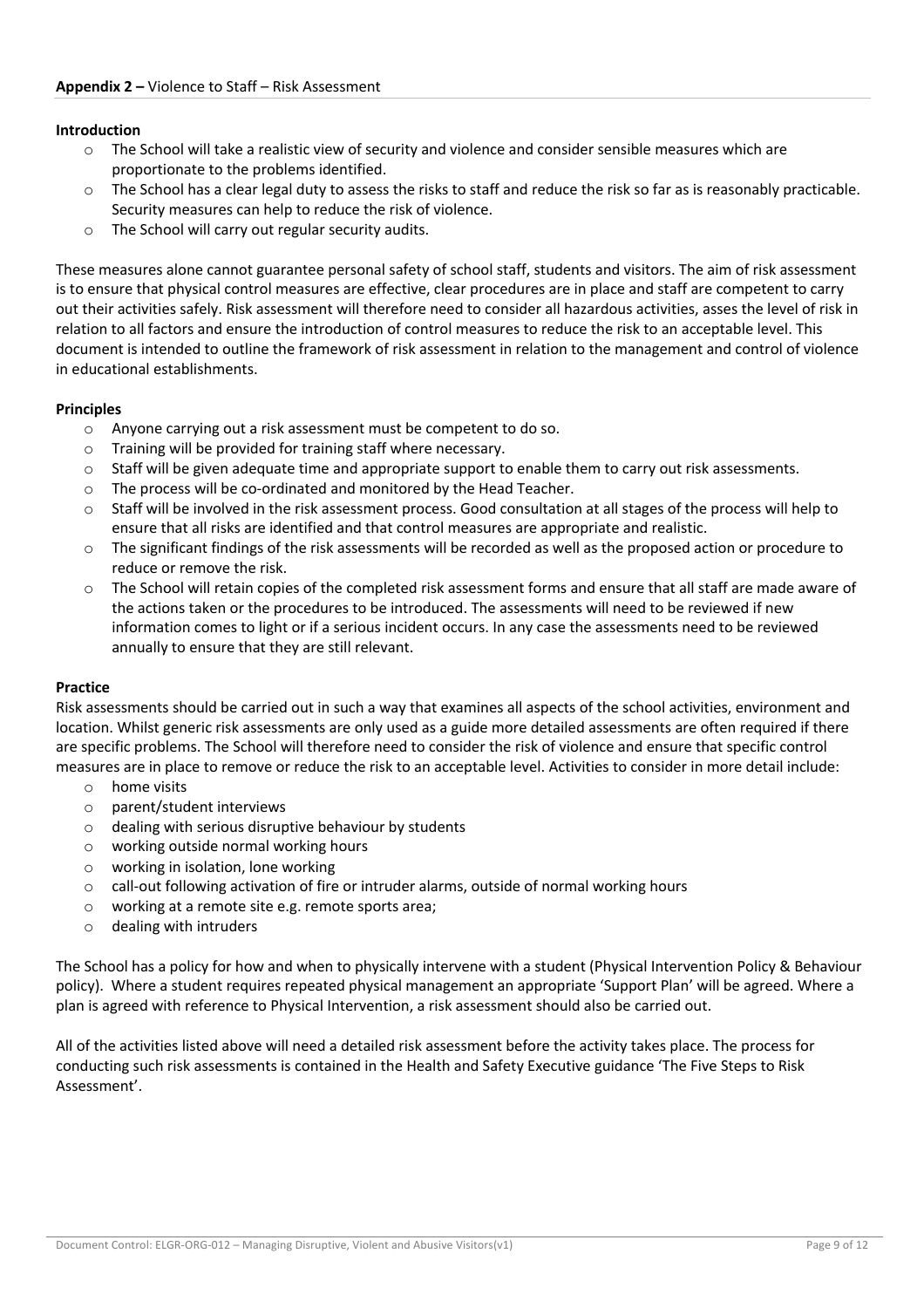|  |  | Appendix 3 - Databridge Event |  |
|--|--|-------------------------------|--|
|--|--|-------------------------------|--|

| Employee (Personal details of person assaulted)                        |  |  |
|------------------------------------------------------------------------|--|--|
|                                                                        |  |  |
|                                                                        |  |  |
|                                                                        |  |  |
| Details of Perpetrator                                                 |  |  |
|                                                                        |  |  |
|                                                                        |  |  |
| Details of the Incident                                                |  |  |
| <u> 1990 - Jan James James Bernson, Amerikaansk politiker (* 1902)</u> |  |  |
|                                                                        |  |  |
|                                                                        |  |  |
| <u> 1999 - Jan Barnett, fransk politik (d. 1989)</u>                   |  |  |
|                                                                        |  |  |
|                                                                        |  |  |
|                                                                        |  |  |
| Outcome (include details of any follow-up support offered)             |  |  |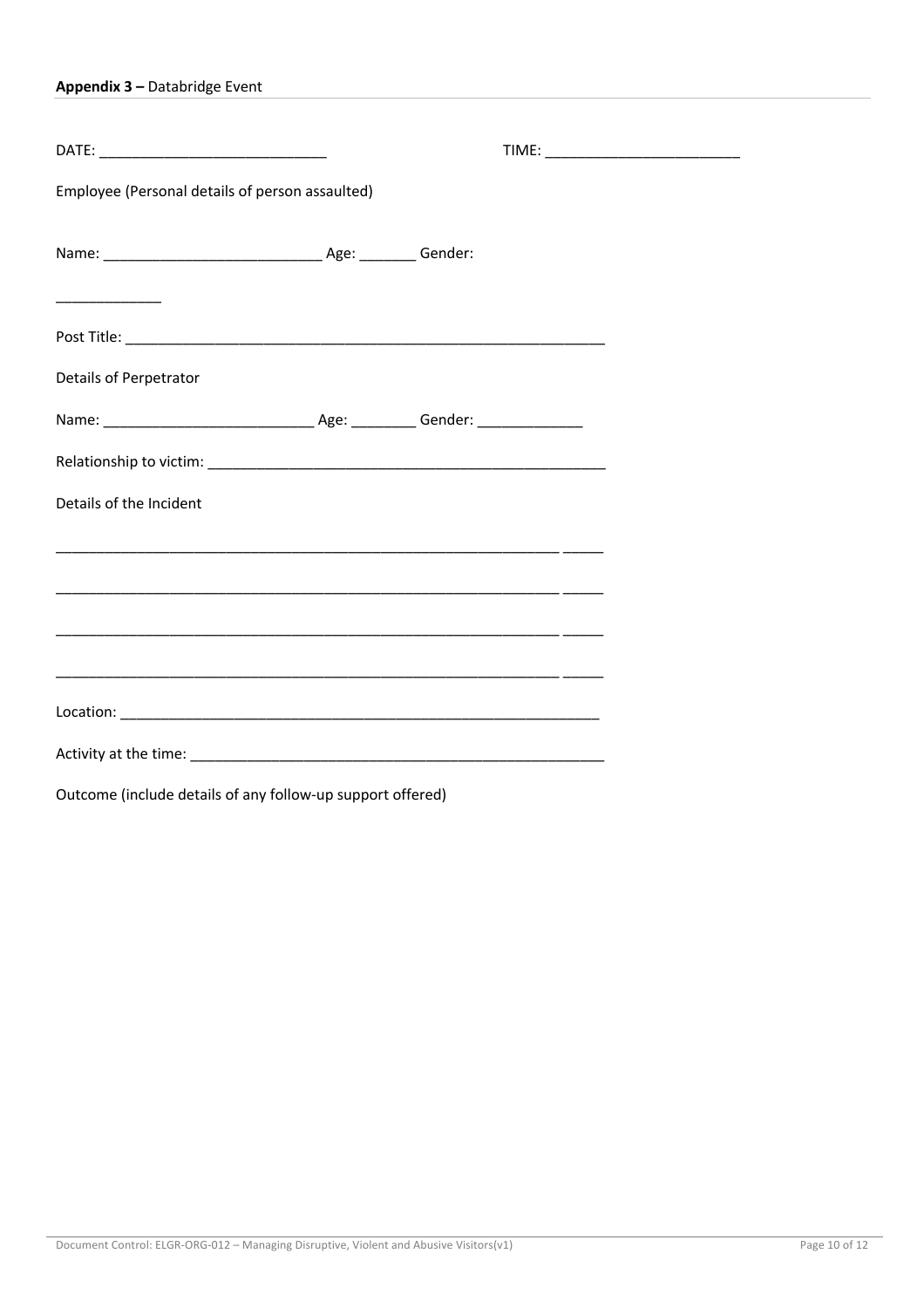#### **Appendix 4 –** Five Steps to Risk Assessment

## **Introduction**

The following five steps provide a structured approach to Risk Assessment:

#### **Step 1: Look at the Hazards**

List all activities carried out in school or in your department and identify the hazardous activities. Group similarly hazardous activities together as much as possible to allow generic assessment. You must record your assessments along with details of any changes made or planned.

At this stage you must be clear about the differences between hazard and risk:

- $\circ$  Hazard is defined as anything that has the potential to cause harm, i.e. fall from a height, a violent person etc.
- o Risk is defined as the chances, great or small, that the hazard will actually cause someone harm.

Risk Assessment should not be carried out in isolation. You will need to talk to the people involved in the activity being assessed. It is also useful to walk around the area concerned and look afresh at what could reasonably be expected to cause harm. Ignore the trivial and concentrate on significant hazards which could result in serious harm or affect several people.

#### **Step 2: Decide who might be harmed**

The identification of all people who you could reasonably foresee may be harmed is a fundamental requirement of risk assessment. Caretakers, cleaners, visitors and contractors should not be forgotten. Expectant mothers may need special consideration as they may be at greater risk as a result of their condition.

#### **Step 3: Evaluate the Risks**

Once all the hazards have been identified it will be necessary to make a judgement on the likelihood of harm occurring. In order to do this, you must consider the worst possible outcome and the probability of occurrence. For example, the use of unsafe electrical equipment has the potential to cause a very serious or even fatal injury. Having identified all hazards and decided which are significant we now need to identify and consider the efficiency of existing controls. You should now be able to decide whether any significant risk remains. Further control measures would then be needed to control the risk.

The outcome of your assessments should be an action plan in the form of a prioritised programme of improving control methods. This allows a sensible planned approach. It is not always possible to do everything 'over- night'. We are often held back for reasons of finance or time. We therefore need to consider all hazards in terms of the level of risk. The greater the level of risk then the greater the need to do something about it.

#### **Step 4: Record your Findings**

The Risk Assessment Template should be used to record all assessments. The action plan should be used to produce the school action plan. This should list all significant risks identified from the exercise and target dates for introduction or improvement of control measures.

#### **Step 5: Review your Assessment**

The regulations require assessments not only to be suitable and sufficient, but also to be maintained to ensure that they remain valid. This means that they must be kept under review and updated periodically i.e. annually or when changes are made to the activity.

How to use the risk assessment forms

- 1. Look at the hazards and activities in your school, particularly where violence could apply.
- 2. Consider who is at risk. Deal with the most serious first.
- 3. Consider how they are at risk.
- 4. Do you have suitable control measures in place?
- 5. If your control measures are not as suggested in the example, do they adequately control the risk?
- 6. If control measures are suitable and in place the resulting risk should be low.
- 7. Tick the box to show that the control measures are in place.
- 8. If control measures are not in place put an ' X' in the box, and decide if the resulting risk is high, medium or low. Make a note of the control measures that are needed in the comments – actions box.
- 9. Put control measures into practice. Ensure staff are aware of and use the control measures.
- 10. Sign and date the assessment and enter the review date